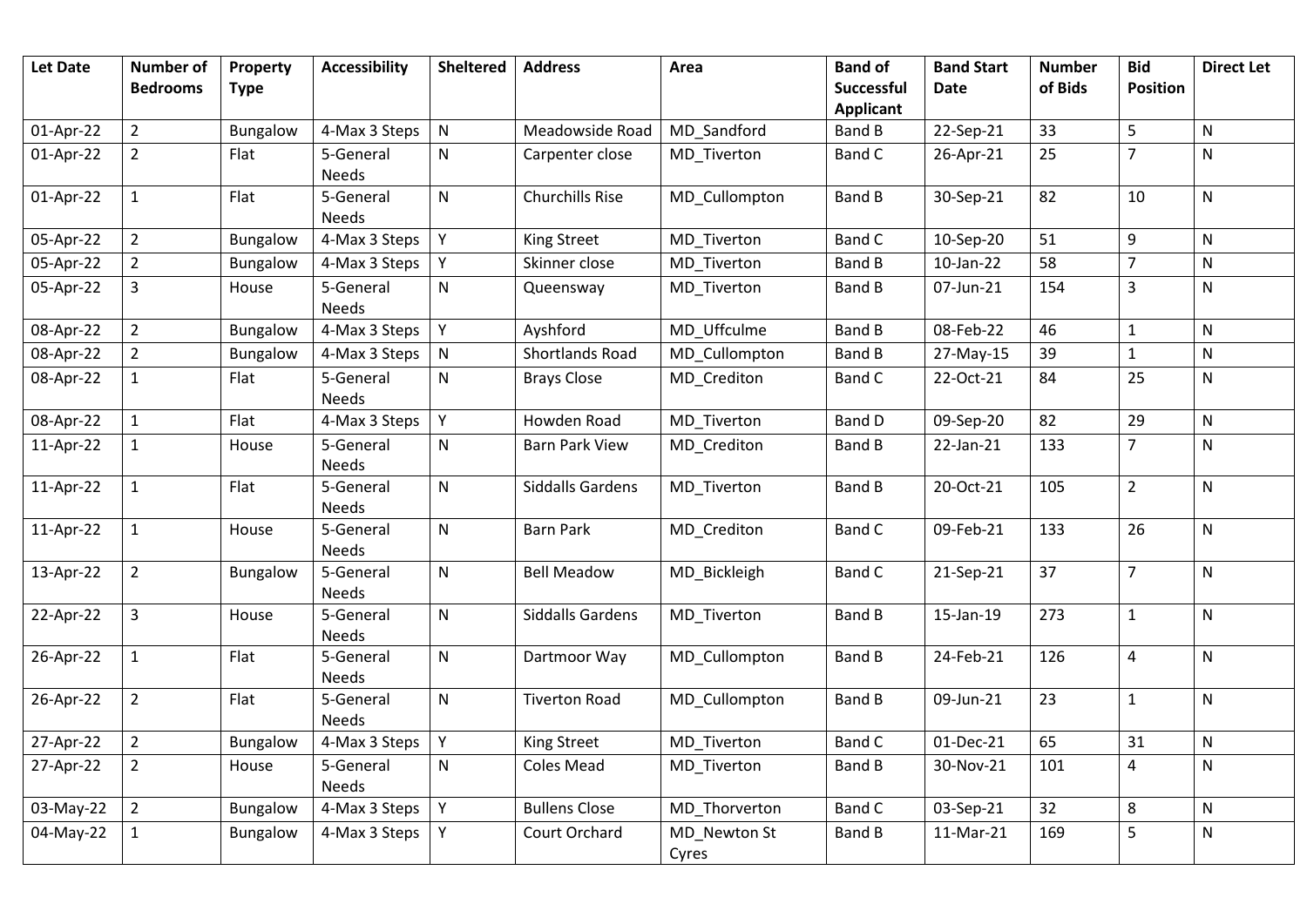| <b>Let Date</b> | <b>Number of</b> | Property    | <b>Accessibility</b>      | <b>Sheltered</b> | <b>Address</b>         | Area          | <b>Band of</b>   | <b>Band Start</b> | <b>Number</b> | <b>Bid</b>              | <b>Direct Let</b> |
|-----------------|------------------|-------------|---------------------------|------------------|------------------------|---------------|------------------|-------------------|---------------|-------------------------|-------------------|
|                 | <b>Bedrooms</b>  | <b>Type</b> |                           |                  |                        |               | Successful       | <b>Date</b>       | of Bids       | <b>Position</b>         |                   |
|                 |                  |             |                           |                  |                        |               | <b>Applicant</b> |                   |               |                         |                   |
| 05-May-22       | $\overline{2}$   | House       | 5-General<br><b>Needs</b> | $\mathsf{N}$     | <b>Willow Walk</b>     | MD_Crediton   | Band C           | 16-Jun-20         | 160           | 17                      | ${\sf N}$         |
| 05-May-22       | $\overline{2}$   | Flat        | 4-Max 3 Steps             | Υ                | <b>Butler Close</b>    | MD_Tiverton   | <b>Band C</b>    | 22-Aug-21         | 16            | 3                       | ${\sf N}$         |
| 09-May-22       | $\mathbf{3}$     | House       | 5-General<br><b>Needs</b> | ${\sf N}$        | Somerlea               | MD_Willand    | Band B           | 23-Oct-20         | 121           | $\mathbf 1$             | N                 |
| 10-May-22       | $\mathbf{1}$     | Bungalow    | 4-Max 3 Steps             | Υ                | <b>Bullens Close</b>   | MD Thorverton | Band B           | 13-Oct-21         | 124           | 9                       | ${\sf N}$         |
| 11-May-22       | 1                | Flat        | 4-Max 3 Steps             | Υ                | <b>Stanbury Court</b>  | MD Crediton   | Band B           | 17-Mar-22         | 38            | 6                       | ${\sf N}$         |
| 11-May-22       | $\overline{3}$   | House       | 5-General<br>Needs        | ${\sf N}$        | Crossways              | MD_Uplowman   | Band B           | 01-Apr-21         | 96            | $\overline{2}$          | ${\sf N}$         |
| 12-May-22       | $\overline{2}$   | Bungalow    | 5-General<br>Needs        | ${\sf N}$        | Eastlands              | MD Hemyock    | <b>Band C</b>    | 02-Dec-21         | 33            | 10                      | ${\sf N}$         |
| 16-May-22       | $\overline{2}$   | Flat        | 5-General<br>Needs        | ${\sf N}$        | Crowbridge Park        | MD Cullompton | <b>Band E</b>    | 29-May-21         | $\mathbf{1}$  | $\mathbf 1$             | Y                 |
| 16-May-22       | $\overline{2}$   | Bungalow    | 5-General<br>Needs        | ${\sf N}$        | Elmore Way             | MD_Tiverton   | Band B           | 12-Apr-22         | 70            | 8                       | ${\sf N}$         |
| 16-May-22       | $\overline{2}$   | Flat        | 5-General<br>Needs        | N                | Crowbridge Park        | MD_Cullompton | Band C           | 22-Oct-21         | 20            | $\overline{\mathbf{3}}$ | ${\sf N}$         |
| 20-May-22       | $\overline{2}$   | Flat        | 4-Max 3 Steps             | Y                | <b>Brewin Road</b>     | MD_Tiverton   | <b>Band C</b>    | 24-Aug-21         | 17            | 6                       | ${\sf N}$         |
| 20-May-22       | $\overline{2}$   | Bungalow    | 5-General<br>Needs        | ${\sf N}$        | Sycamore Road          | MD Tiverton   | Band B           | 17-Mar-22         | 88            | 6                       | ${\sf N}$         |
| 20-May-22       | $\overline{2}$   | Bungalow    | 5-General<br>Needs        | ${\sf N}$        | Churchills             | MD_Hemyock    | Band C           | 17-Feb-22         | 57            | 19                      | ${\sf N}$         |
| 20-May-22       | $\mathbf{3}$     | House       | 5-General<br>Needs        | ${\sf N}$        | <b>Godfrey Gardens</b> | MD_Bow        | Band B           | 11-Aug-21         | 94            | $\overline{2}$          | N                 |
| 23-May-22       | $\mathbf{1}$     | Flat        | 5-General<br><b>Needs</b> | ${\sf N}$        | <b>Churchills Rise</b> | MD_Cullompton | Band D           | 23-May-20         | 73            | 28                      | $\mathsf{N}$      |
| 23-May-22       | $\overline{2}$   | House       | 5-General<br>Needs        | $\mathsf{N}$     | Crown Hill             | MD_Tiverton   | Band B           | 07-Nov-19         | 112           | $\mathbf{1}$            | ${\sf N}$         |
| 23-May-22       | $\mathbf{1}$     | Flat        | 5-General<br>Needs        | $\mathsf{N}$     | 1 Westexe South        | MD_Tiverton   | Band B           | 24-Nov-21         | 136           | 9                       | ${\sf N}$         |
| 26-May-22       | $\mathbf{1}$     | Bungalow    | 4-Max 3 Steps             | Y                | Somerville Park        | MD_Willand    | Band B           | 10-Feb-22         | 152           | 22                      | ${\sf N}$         |
| 26-May-22       | $\overline{2}$   | House       | 5-General<br>Needs        | ${\sf N}$        | St Andrews Estate      | MD_Cullompton | Band B           | 05-Apr-22         | 89            | 6                       | $\mathsf{N}$      |
| 27-May-22       | $\mathbf{1}$     | Bungalow    | 4-Max 3 Steps   N         |                  | Somerlea               | MD_Willand    | Band B           | 23-Dec-21         | 173           | 17                      | ${\sf N}$         |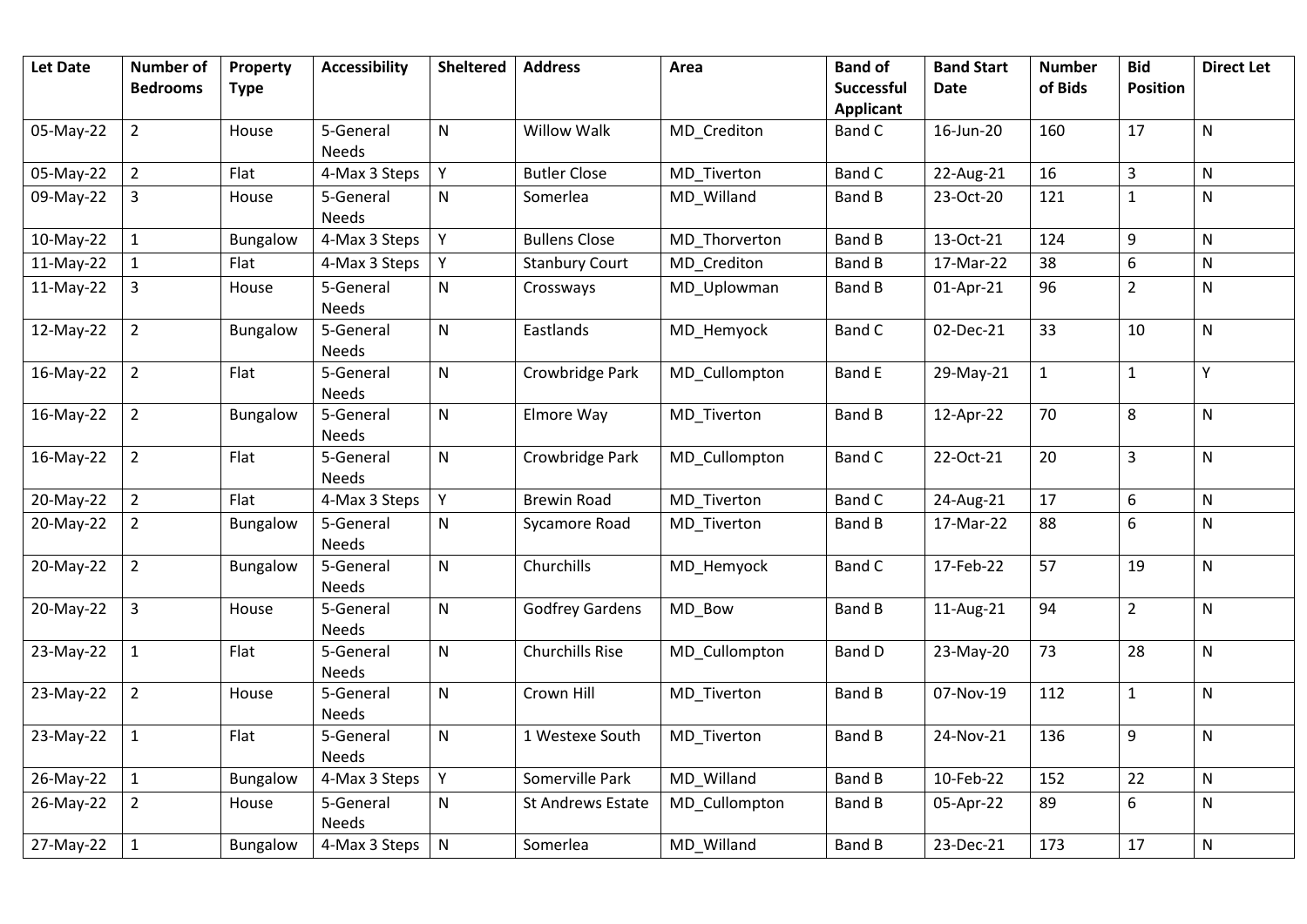| Let Date  | Number of<br><b>Bedrooms</b> | Property<br>Type | <b>Accessibility</b>      | <b>Sheltered</b> | <b>Address</b> | Area          | <b>Band of</b><br>Successful<br>Applicant | <b>Band Start</b><br>Date | <b>Number</b><br>of Bids | <b>Bid</b><br>Position | <b>Direct Let</b> |
|-----------|------------------------------|------------------|---------------------------|------------------|----------------|---------------|-------------------------------------------|---------------------------|--------------------------|------------------------|-------------------|
| 30-May-22 |                              | Flat             | 5-General<br><b>Needs</b> | N                | Swallow Way    | MD Cullompton | Band B                                    | 16-Aug-21                 | 135                      |                        | -N                |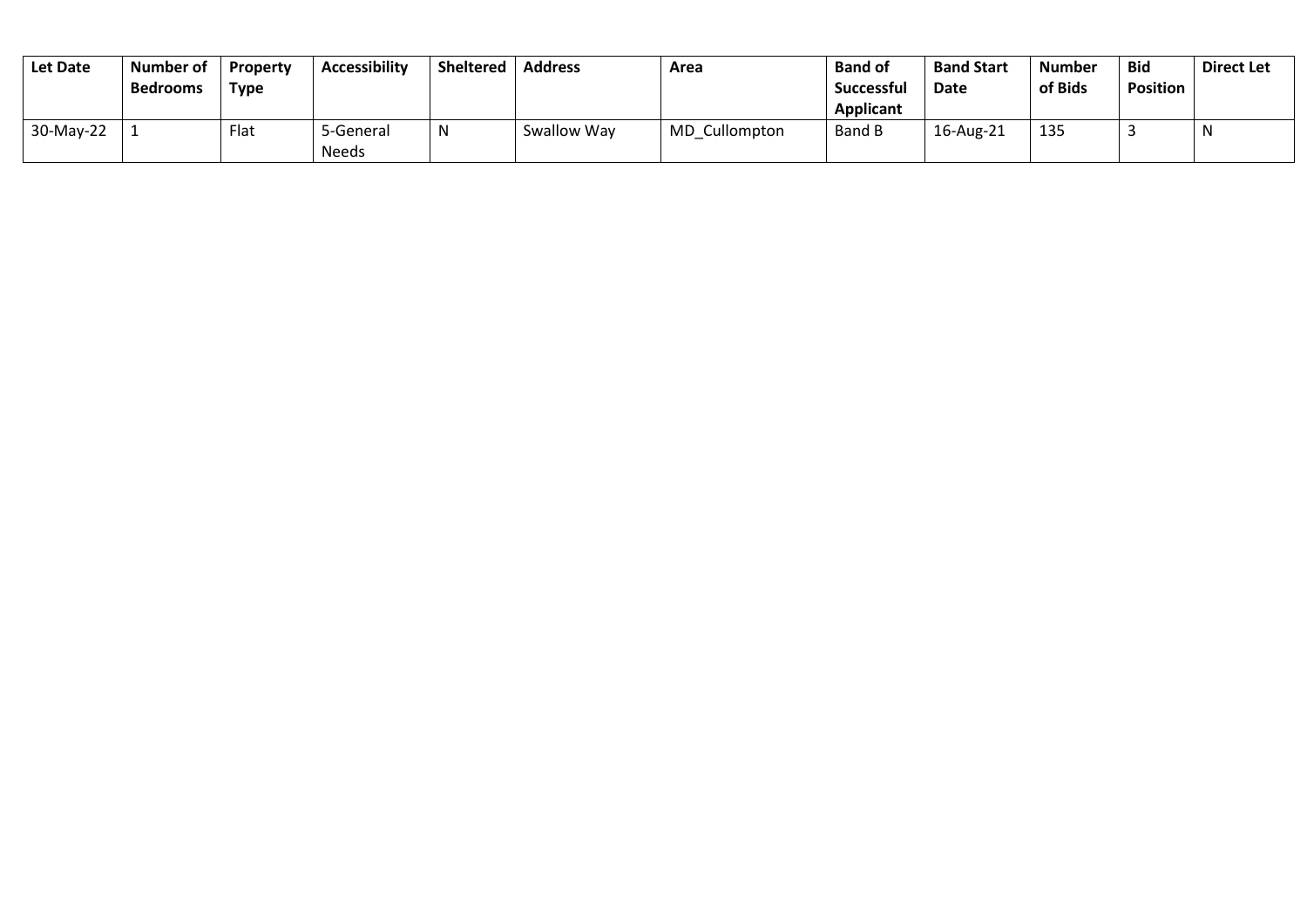